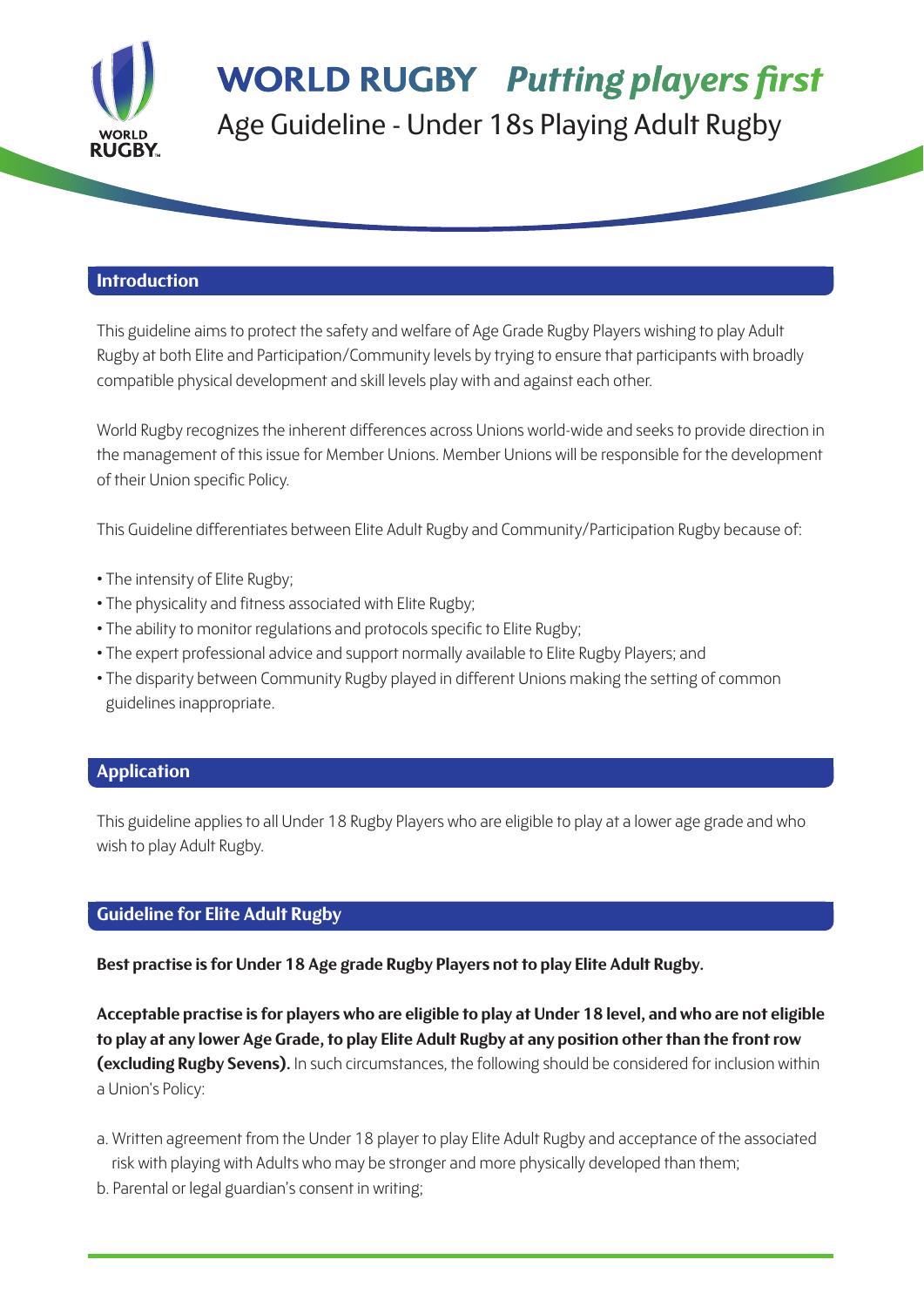

# **WORLD RUGBY Putting players first**

Age Guideline - Under 18s Playing Adult Rugby

- c. Written confirmation from a medical practitioner with an understanding of the demands of Elite Rugby to whom the player is known that the player is in a physical condition to play Elite Adult Rugby and that this view is supported by a musculo-skeletal evaluation and/or other appropriate assessments;
- d. Written agreement from a medical officer with an understanding of the demands of Elite Rugby employed or retained by the player's home union that the player is in a physical condition to play Elite Adult Rugby and that this view is supported by musculo-skeletal evaluation and/or other appropriate assessments;
- e. Written confirmation from a coach with an appropriate understanding of the physical attributes required and of the risks to players in Elite Adult Rugby and to whom the player is known that the player has the requisite skills and experience to play Elite Adult Rugby; and
- f. Such other consents, agreements or confirmations (if any) as may be required by the player's home Union or to comply with the local jurisdiction.

Acceptable practice is for Under 19 players but not Under 18 players to play Elite Adult Rugby in any position including the front row. In such circumstances, the following should be considered for inclusion within a Union's Policy:

- a. Written agreement from the player in writing to play Elite Adult Rugby in the front row and acceptance of any associated risk of playing with Adults who may be stronger and more physically developed than them.
- b. Written confirmation from a medical practitioner with an understanding of the demands of Elite Rugby to whom the player is known that the player is in a physical condition to play Elite Adult Rugby in the front row and that this view is supported by a musculo-skeletal evaluation and/or other appropriate assessments;
- c. Written agreement from a medical officer with an understanding of the demands of Elite Rugby employed or retained by the player's home union that the player is in a physical condition to play Elite Adult Rugby in the front row and that this view is supported by musculo-skeletal evaluation and/or other appropriate assessments;
- d. Written confirmation from a coach with an appropriate understanding of the physical attributes required and of the risks to players in Elite Adult Rugby and to whom the player is known that the player has the requisite skills and experience to play Elite Adult Rugby in the front row; and
- e. It is recognized that the front row (prop and hooker) in Rugby potentially carries an increased risk of injury with respect to the scrum. It is therefore recommended that a more rigid process and criteria for these positions be applied in this situation. It is possible that Unions may introduce some form of strength assessment and or investigation into physical capacity of players in this situation.
- f. Such other consents, agreements or confirmations (if any) as may be required by the player's home Union or to comply with the local jurisdiction.

### **A player should not, under any circumstances, play Elite Adult Rugby in the front row if they are eligible to play Under 18 Age Grade Rugby.**